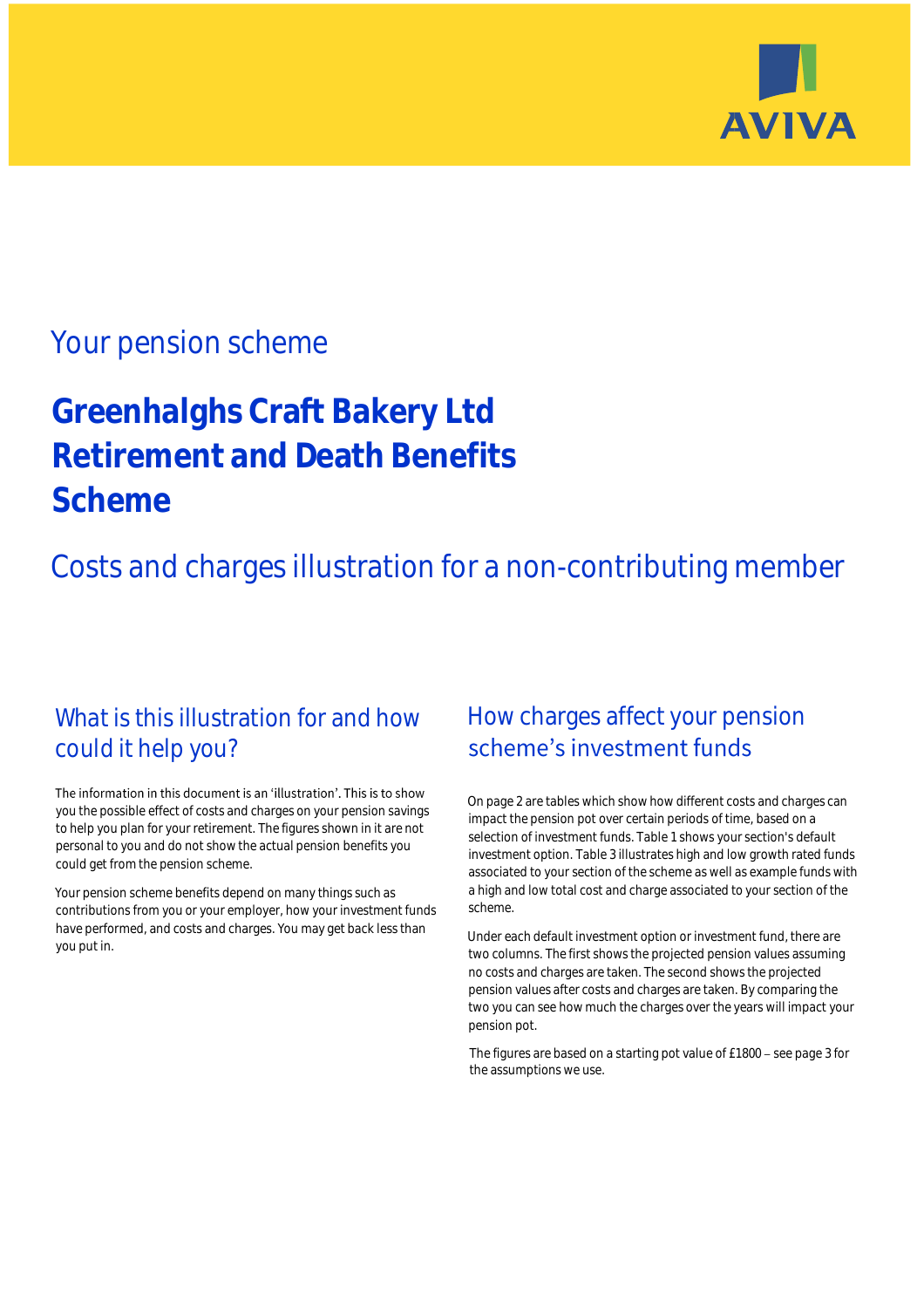**Table 1**

| Illustration of effect of costs and charges on the Default Investment Option in |  |
|---------------------------------------------------------------------------------|--|
| <b>Greenhalghs Craft Bakery Ltd Retirement and Death Benefits Scheme</b>        |  |

|                | <b>My Future</b>                       |                                    |  |  |  |  |  |
|----------------|----------------------------------------|------------------------------------|--|--|--|--|--|
|                | Assumed growth rate 3.3% (p.a.)        |                                    |  |  |  |  |  |
|                | Assumed costs and charges 0.62% (p.a.) |                                    |  |  |  |  |  |
| At end of year | Projected value assuming no            | <b>Projected value after costs</b> |  |  |  |  |  |
|                | costs and charges are taken            | and charges are taken              |  |  |  |  |  |
| $\mathbf{1}$   | £1,820                                 | £1,810                             |  |  |  |  |  |
| $\overline{2}$ | £1,840                                 | £1,820                             |  |  |  |  |  |
| 3              | £1,860                                 | £1,820                             |  |  |  |  |  |
| 4              | £1,880                                 | £1,830                             |  |  |  |  |  |
| 5              | £1,900                                 | £1,840                             |  |  |  |  |  |
| 10             | £2,000                                 | £1,880                             |  |  |  |  |  |
| 15             | £2,110                                 | £1,920                             |  |  |  |  |  |
| 20             | £2,230                                 | £1,960                             |  |  |  |  |  |
| 25             | £2,350                                 | £2,010                             |  |  |  |  |  |
| 30             | £2,480                                 | £2,050                             |  |  |  |  |  |
| 35             | £2,620                                 | £2,090                             |  |  |  |  |  |
| 40             | £2,730                                 | £2,120                             |  |  |  |  |  |
| 45             | £2,800                                 | £2,110                             |  |  |  |  |  |
| 50             | £2,810                                 | £2,060                             |  |  |  |  |  |

### **Table 2**

| List of Funds included in the Default Investment Option |                       |                    |
|---------------------------------------------------------|-----------------------|--------------------|
| <b>Fund name</b>                                        | <b>Total Cost and</b> | <b>Growth Rate</b> |
|                                                         | Charge (p.a.)         | (p.a.)             |
| Av My Future Consolidation-FPMFCONP                     | 0.58%                 | 2.40%              |
| Av My Future Growth-FPMFGROP                            | 0.64%                 | 3.60%              |
|                                                         |                       |                    |
|                                                         |                       |                    |
|                                                         |                       |                    |
|                                                         |                       |                    |
|                                                         |                       |                    |
|                                                         |                       |                    |
|                                                         |                       |                    |
|                                                         |                       |                    |

**Aviva Life & Pensions UK Limited.**

Registered in England No. 3253947. Registered office: Aviva, Wellington Row, York, YO90 1WR. Authorised by the Prudential Regulation Authority and regulated by the Financial Conduct Authority and the Prudential Regulation Authority. Firm Reference Number 185896. **aviva.co.uk** TEMP GFI NG071309 09/2018